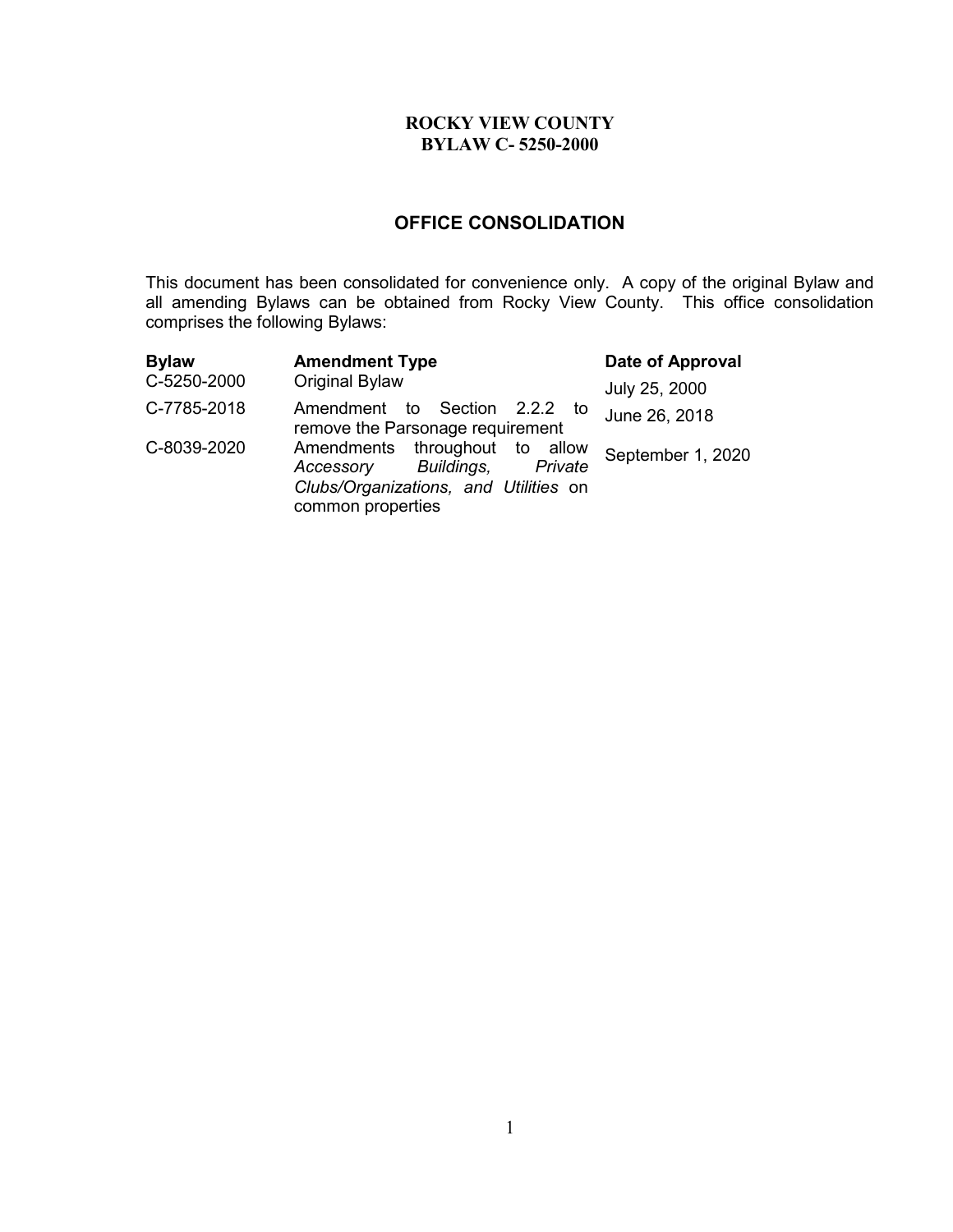A Bylaw of the Rocky View County (the County) to amend Bylaw C-4841-97.

- **WHEREAS** the *Council* of the Rocky View County (the "*Council*") has received an application to amend Part 5; Land Use Maps No. 43 and 43NW of Bylaw 4841-97 (the "Land Use Bylaw") and to change the land use designation from Public Service and Direct Control District to Direct Control District, with guidelines, with respect to those certain lands in a portion of the NE-19-24-28-W4M, described in Schedule "A" attached hereto and forming part hereof (the "Lands"); and
- **WHEREAS** the *Council* deems it desirable to amend the Land Use Bylaw as herein contemplated; and
- **WHEREAS** a notice was published on August 29, 2000 and September 5, 2000, in the Rocky View Five Village Weekly, a newspaper circulating in the County, advertising the public hearing for September 12, 2000; and
- **WHEREAS** *Council* held a Public Hearing and has given consideration to the representation made to it in accordance with Section 692 of the Municipal Government Act, being Chapter 24 of the Revised Statutes of Alberta, 1995, and all amendments thereto.

**NOW THEREFORE** the *Council* enacts the following:

- 1. That Direct Control Bylaw C-4439-95, is hereby rescinded.
- 2. That Land Use Bylaw C-4841-97 be amended by redesignating the use of the Lands from Direct Control District to Direct Control District in accordance with the following guidelines:

| 1.0.0 | General Regulations. |
|-------|----------------------|
|-------|----------------------|

- 2.0.0 Land Use Regulations.
- 3.0.0 Development Regulations.

### **1.0.0 GENERAL REGULATIONS**

- 1.1.0 Except where specifically noted that *Council* approval is required, the Development Officer shall consider and decide on applications for *development* permits for those uses which are listed as "Permitted Uses" and "Discretionary Uses" by this bylaw provided the provisions of the same are completed in form and substance satisfactory to the County.
	- 1.1.1 Notwithstanding Section 1.1.0, *Attached Single Family Dwellings* are deemed approved and Development Permits are not required.
- 1.2.0 Parts One, Two, and Three of the Land Use Bylaw C-4841-97 shall apply to all uses contemplated by the Bylaw, except where noted as otherwise in the Bylaw.
- 1.3.0 In addition to the "Permitted Uses" contemplated in Section 2 hereof the following shall be "Discretionary Uses" subject to the approval of the County: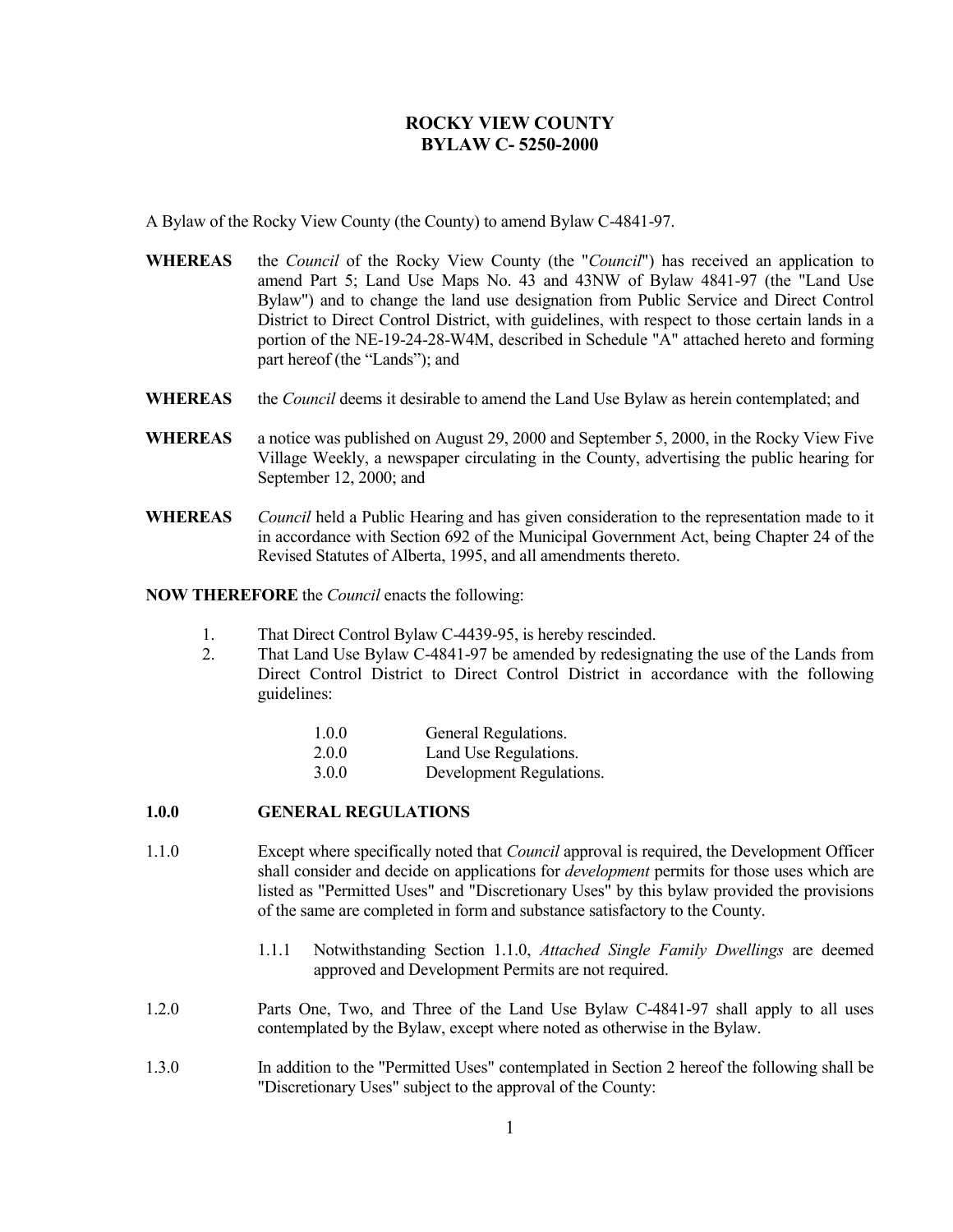- 1.3.1 Private roads necessary for access, and private roads contemplated herein shall be constructed in accordance with geometric design guidelines and standards submitted by the *Developer* to the satisfaction of the County and included in a *Development Agreement*.
- 1.3.2 All *utility* distribution and collection systems necessary to service the *development* (excluding water and sewage treatment and disposal systems).
- 1.3.3 Pedestrian pathways.
- 1.3.4 Parking and Loading facilities in accordance with Section 30 of the Land Use Bylaw.
- 1.4.0 For the purposes of Section 2.0.0 of this Bylaw, Section 42 of the Land Use Bylaw shall pertain to the height of any fences on the Lands.
- 1.5.0 The use of any portion of the Lands for man-made lakes associated with services shall be permitted only if the design and construction thereof is in accordance with plans prepared by a qualified *professional engineer* to the satisfaction of the County and/or Alberta Environment.
- 1.6.0 No use shall be made of all or any portion of the Lands for a *development* without and until a Hydrological Study prepared by the *Developer* which establishes existing groundwater chemistry, the rate and direction of the groundwater flow, a long term groundwater monitoring plan, a chemical management plan for fertilizers, herbicides, pesticides, and irrigation and the facilities that will be provided by the *Developer* to implement the monitoring and chemical management plan, has been submitted and is satisfactory in both form and substance to each of the County and/or Alberta Environment.
- 1.7.0 No *development* of the Lands shall be permitted without and until the *Developer* has prepared and submitted a Management Plan for the handling and storage of hazardous or other waste materials proposed to be generated from the *development* in form and substance satisfactory to each of the County and/or Alberta Environment.
- 1.8.0 No *development* of the Lands identified on Schedule `A' shall be permitted without and until the *Developer* has prepared and submitted a Storm Water Management Plan in form and substance satisfactory to each of the County and/or Alberta Environment.

#### **2.0.0 LAND USE REGULATIONS**

2.1.0 The purpose and intent of this District is to provide for the use of Lands for housing with related ancillary uses.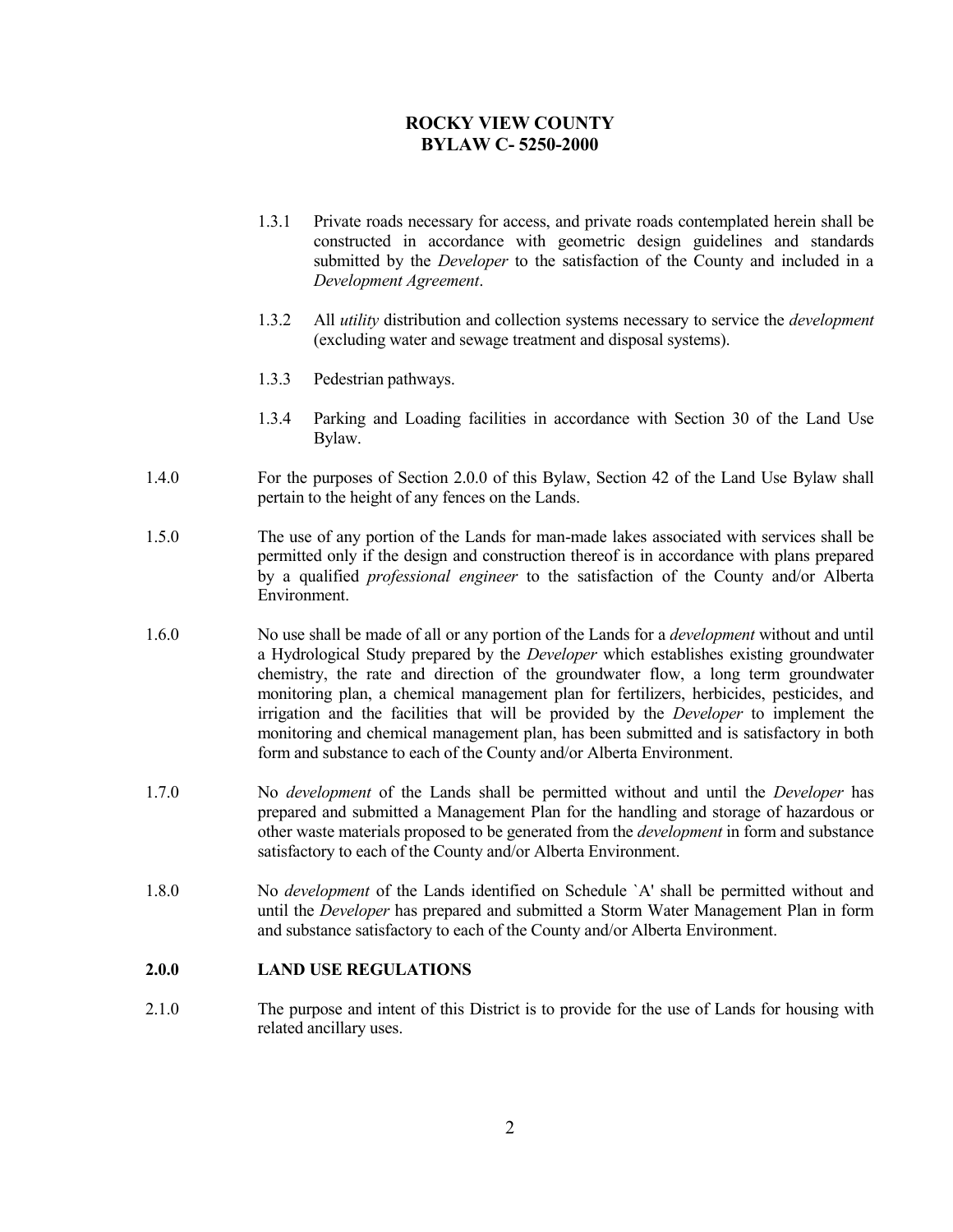| 2.2.0 | <b>List of Permitted Uses</b>                                                                                                                                                                                                                                                     |  |  |
|-------|-----------------------------------------------------------------------------------------------------------------------------------------------------------------------------------------------------------------------------------------------------------------------------------|--|--|
|       | 2.2.1 - Attached Single Family Dwellings                                                                                                                                                                                                                                          |  |  |
|       | 2.2.2 - One Detached Single Family Dwelling                                                                                                                                                                                                                                       |  |  |
|       | 2.2.3 - Fences                                                                                                                                                                                                                                                                    |  |  |
| 2.3.0 | <b>List of Discretionary Uses</b>                                                                                                                                                                                                                                                 |  |  |
|       | 2.3.1 - Sewage Treatment and Storage Facilities                                                                                                                                                                                                                                   |  |  |
|       | 2.3.2 - Storm Water Retention Ponds                                                                                                                                                                                                                                               |  |  |
|       | 2.3.3 - Water Storage and Treatment Facilities                                                                                                                                                                                                                                    |  |  |
|       | 2.3.4 - Vehicle Storage and Parking Areas                                                                                                                                                                                                                                         |  |  |
|       | $2.3.5 - Signs$                                                                                                                                                                                                                                                                   |  |  |
|       | 2.3.6 - Accessory Buildings at Plan 0013287, Unit 82 and Unit 83, Plan 0113520, Unit<br>131, Plan 0111629, Unit 105, Plan 0310076, Unit 196 and Unit 197, Plan 9812469,<br>Unit 38, and Plan 0011410, Unit 62 all within NE-19-24-28-W4M as shown on<br>Schedule B of the Bylaw.  |  |  |
|       | 2.3.7<br>Utility (Utilities) at Plan 0013287, Unit 82 and Unit 83, Plan 0113520, Unit 131,<br>Plan 0111629, Unit 105, Plan 0310076, Unit 196 and Unit 197, Plan 9812469, Unit<br>38, and Plan 0011410, Unit 62 all within NE-19-24-28-W4M as shown on<br>Schedule B of the Bylaw. |  |  |
|       | Private Clubs and Organizations (Multi-Purpose Building) at Plan 0013287, Unit<br>2.3.8<br>82 within NE- 19-24-28-W4M and Plan 0011410, Unit 62 within NE-19-24-28-<br>W4M as shown on Schedule C of the Bylaw.                                                                   |  |  |
| 2.4.0 | Minimum and Maximum Requirements                                                                                                                                                                                                                                                  |  |  |
|       | 2.4.1<br><b>Single Family Dwelling</b>                                                                                                                                                                                                                                            |  |  |
|       | Maximum number of Attached Single Family Dwellings - 174<br>(i)                                                                                                                                                                                                                   |  |  |
|       | Maximum number of Attached Single Family Dwellings in a group - 4<br>(ii)                                                                                                                                                                                                         |  |  |

iii) Maximum number of *Detached Single Family Dwellings* – 1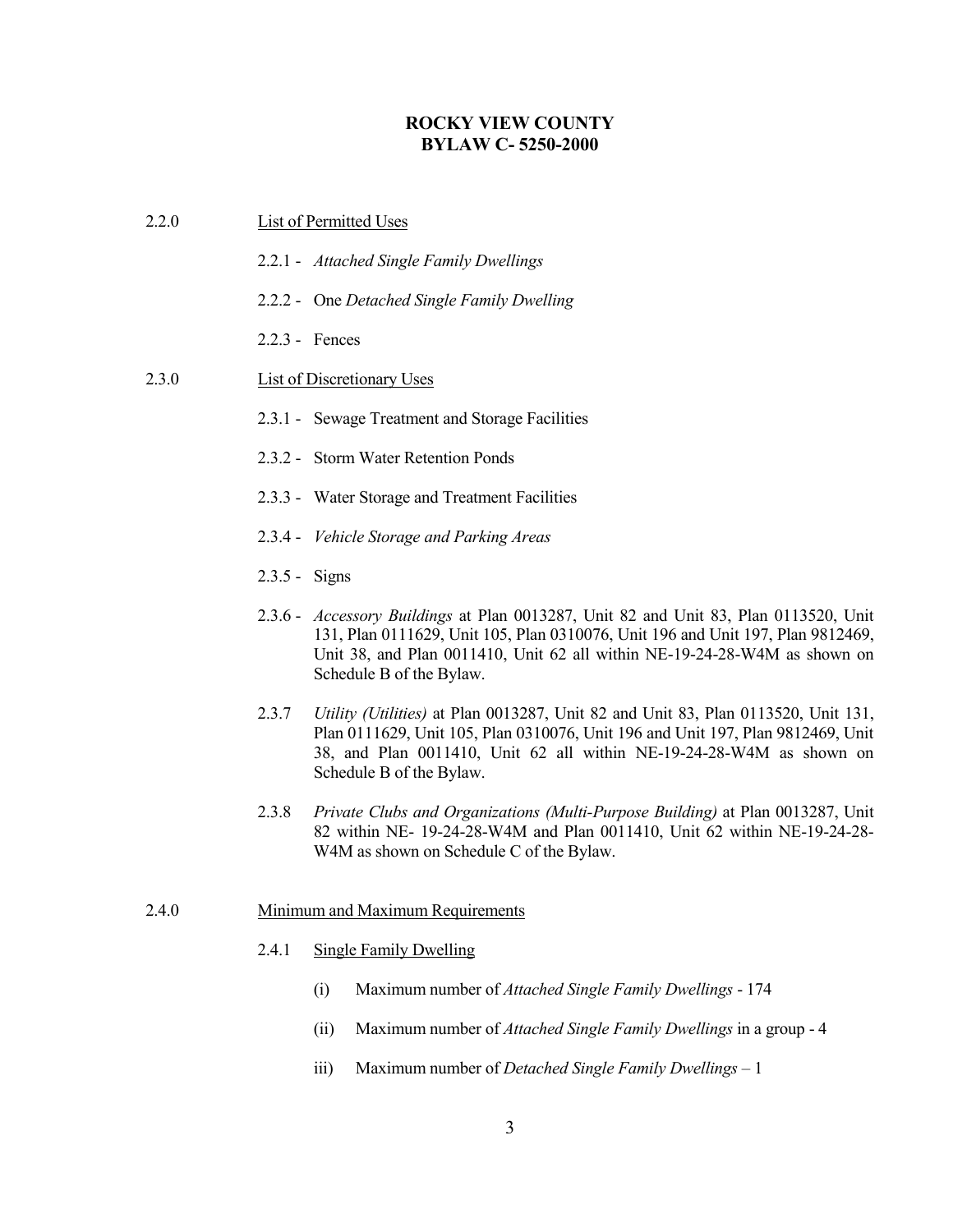- iv) Maximum height of Attached or *Detached Single Family Dwelling* 8 metres (26.25 feet)
- v) Maximum number of bare-land condominium lots for *Attached Single Family Dwellings* – 174
- vi) Maximum number of *Attached Single Family Dwelling* units per bare-land  $\alpha$ condominium  $\alpha$  – 1
- vii) Minimum habitable floor area of an *Attached Single Family Dwelling* 83.61 square metres (900 square feet)
- viii) Maximum habitable floor area of an *Attached Single Family Dwelling* 153.28 square metres (1650 square feet)
- ix) Minimum area of bare-land condominium lots 185.9 square metres (2,000 square feet)
- x) Minimum building separations 3 metres (9.84 feet)
- xi) Minimum setback to a Sewage Treatment Facility 100 metres (328 feet)
- xii) Minimum habitable floor area of a *Detached Single Family Dwelling* 140 Square metres (1,507 square feet)
- xiii) Maximum total area of *Vehicle Storage and Parking Areas* 9290 square metres (100,000 square feet)

#### 2.4.2 *Accessory Buildings*

- i) Minimum setbacks: 3 metres (9.84 ft.)
- ii) Maximum height: 5.50 metres (18.04 ft.)
- iii) Maximum building area: 65 sq. m. (699.5 sq. ft.)

#### 2.4.3 *Private Clubs and Organizations (Multi-Purpose Building)*

- i) Minimum setbacks: 3 metres (9.84 ft.)
- ii) Maximum height: 8 metres (26.25 ft.)
- iii) Maximum building area: 278 sq. m. (3,000 sq. ft.)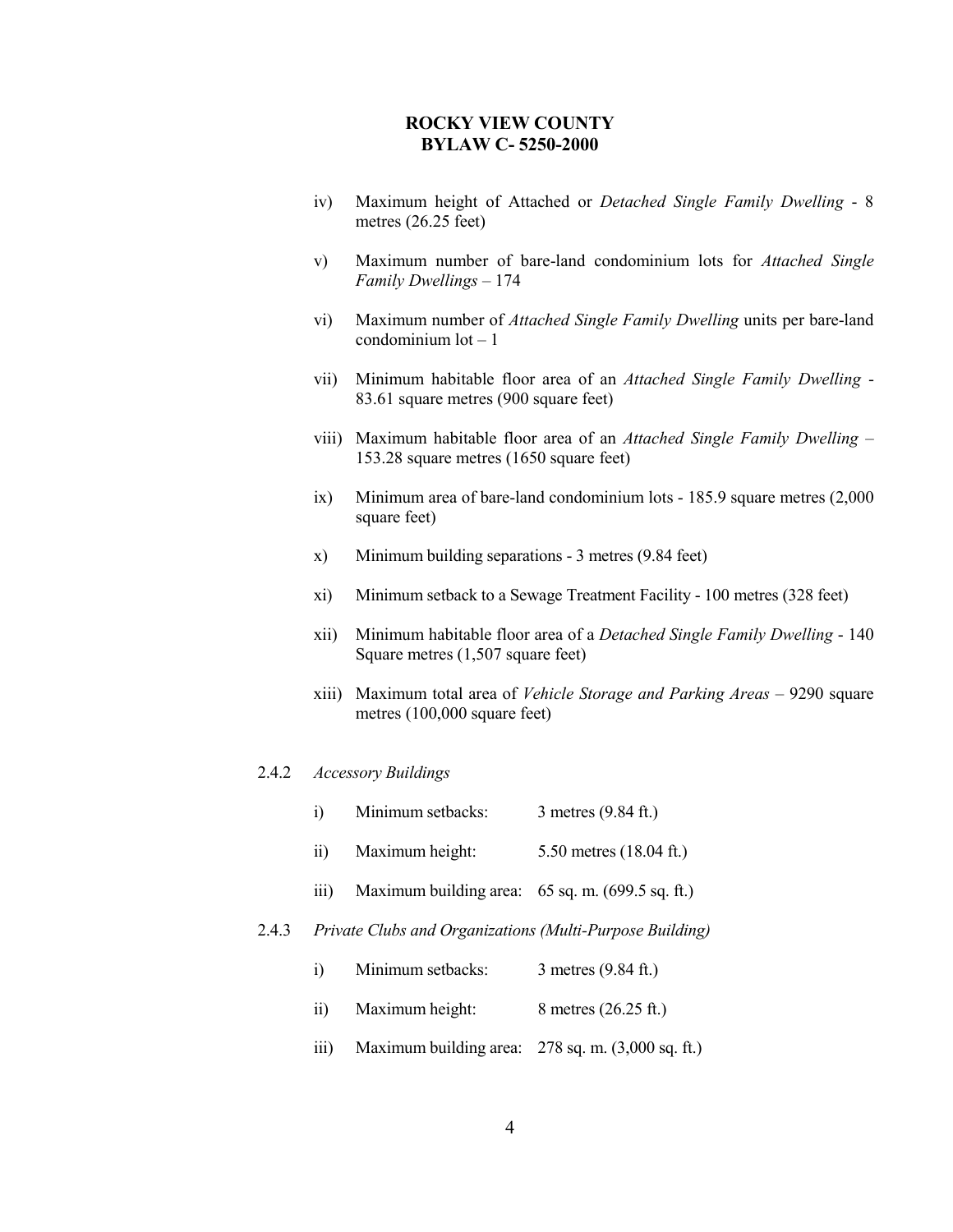#### **3.0.0 DEVELOPMENT REGULATIONS**

- 3.1.0 No *development* of the Lands for any use shall be permitted, no Development Permits or Building Permits for any use shall be issued by the Development Officer and the endorsement of a plan of subdivision for any use shall not occur until:
	- a) The *Developer* has received the approval of *Council* and Alberta Environment with respect to the provision of private wastewater collection, treatment and disposal facilities within the Lands to service the proposed residential subdivision and/or *development* and the *Developer* has submitted to and had approved by *Council* and Alberta Environment, complete plans and specifications thereof and said facilities have been substantially constructed and completed in accordance therewith, provided however, that the Municipality may endorse a plan of subdivision for the Lands or portions thereof, (provided the plan of subdivision is otherwise satisfactory) or issue Development Permits for residential *development*, if the *Developer* and the County enter into a *Development Agreement*, and the *Developer* deposits with the County a Letter(s) of Credit in an amount(s) equivalent to the estimated total cost to complete the construction of the facilities according to the said plans and specifications as certified by independent qualified professionals at the *Developer*'s expense, all at the sole discretion and satisfaction of the County; and;

The provisions of Section 3.1.0 b), c), d), e), f), g) and h) have been completed in form and substance satisfactorily to the County;

- b) all necessary licenses, permits and approvals have been received from Alberta Environment and the County with respect to the design, location and operation of the sewage treatment facilities servicing the Lands or portions thereof to the satisfaction of the County;
- c) the *Developer* has received the approval of *Council* and Alberta Environment with respect to the provision of a private water supply, treatment and distribution system within the Lands to service the proposed residential subdivision and/or *development* and the *Developer* has submitted to and had approved by *Council* and Alberta Environment, complete plans and specifications thereof and said facilities have been substantially constructed and completed in accordance therewith, provided however, that the County may endorse a plan of subdivision for the Lands or portions thereof, (provided the plan of subdivision is otherwise satisfactory) or issue Development Permits for residential *development*, if the *Developer* and the County enter into a *Development Agreement*, and the *Developer* deposits with the County a Letter(s) of Credit in an amount(s) equivalent to the estimated total cost to complete the construction of the facilities according to the said plans and specifications as certified by independent qualified professionals at the *Developer*'s expense, all at the sole discretion and satisfaction of the County; and;

the provisions of Section 3.1.0 a), b), d), e), f), g) and h) have been completed in form and substance satisfactorily to the County;

d) all necessary licenses, permits and approvals have been received from Alberta Environment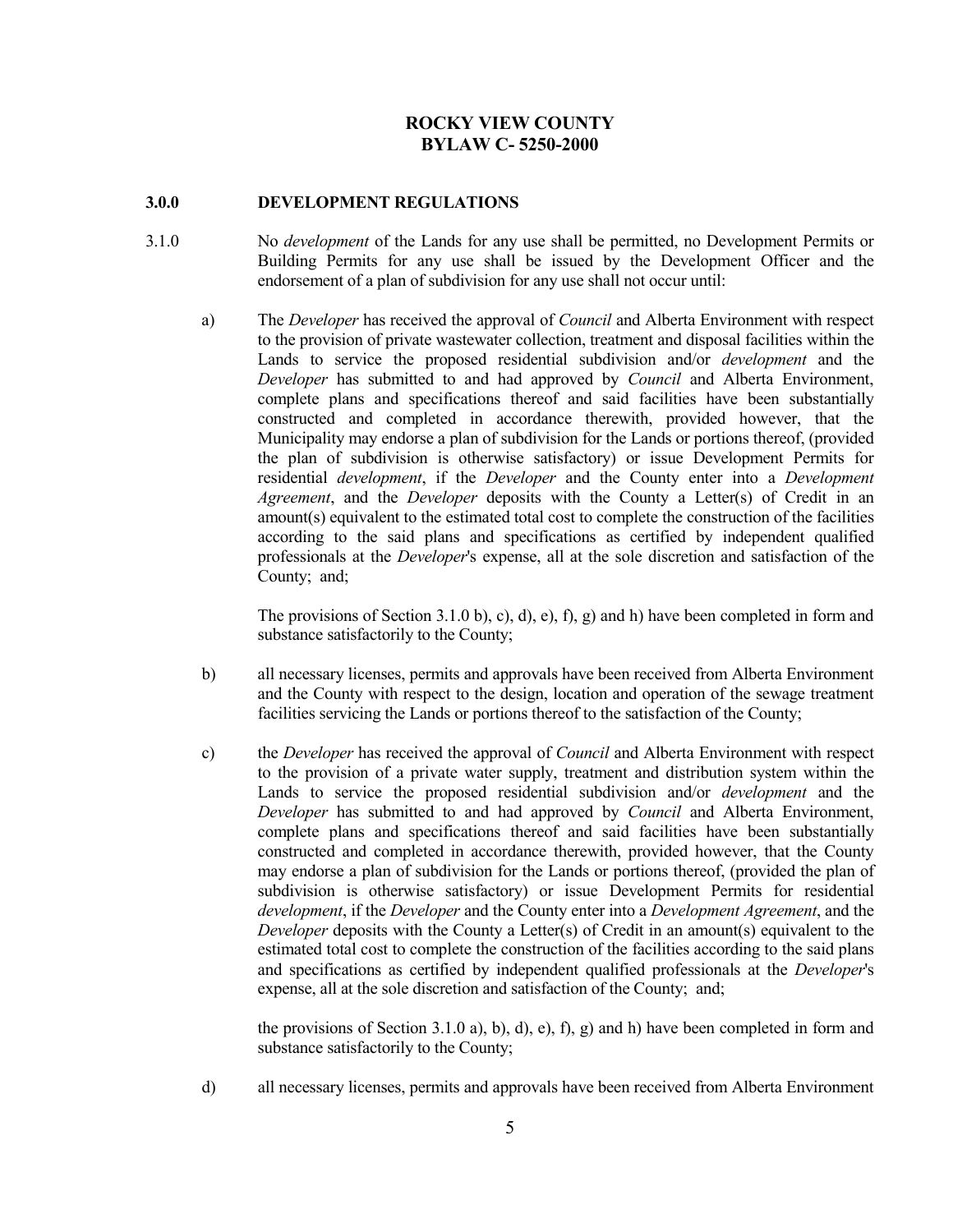with respect to a water supply and distribution system to service the Lands or portions thereof, and a License to divert and use water is obtained from Alberta Environment;

- e) all necessary easements and rights-of-way related to the supply and distribution of power, water, gas and wastewater collection, treatment and disposal have been approved by the County and registered concurrently with the final plan of subdivision by the *Developer*  against title to the Lands or portions thereof;
- f) a Condominium Corporation has been legally established by the *Developer* and a restrictive covenant confirming that said *Developer* is solely responsible for all off-site and on-site sewer and water treatment facilities and appurtenances thereto and, which restrictive covenant is in form and substance satisfactory to the County, and has been executed by the *Developer* and registered against the title to the Lands prior to any registered financial encumbrances, and is registered concurrently with the plan of survey;
- g) the *Developer* is solely responsible for the construction, maintenance, operation and inspection of all off-site and on-site sewer and water treatment facilities and appurtenances thereto;
- h) the *Developer*, of the aforementioned sewer and water treatment facilities, as owner of all of the Lands and all condominium units shall indemnify the County, its Councillors, employees, agents and assigns and saves them harmless from and against any and all claims, actions, damages, liabilities and expenses including lawyers and other professional fees, in connection with loss of life, personal injury, damage to property, and/or any other loss or injury whatsoever arising from or related to the design, construction, operation or maintenance of any aspect of the on-site or off-site sewage or water facilities (and appurtenances thereto) occasioned wholly or in part of any act or omission of the *Developer*, their officers, directors, volunteers, agents, contractors or employees;
- i) the *Developer* shall be required to place and maintain insurance against any peril that may cause harm to be suffered against all infrastructure servicing the *development*. Each insurance policy shall name the County and any person, firm or corporation designated by the County as additional insureds as their interest may appear and such policies will contain where appropriate:
	- (i) a waiver of any subrogation rights which the *Developer*'s insurers may have against the County;
	- (ii) a severability of interest clause or a cross liability clause;
	- (iii) a waiver in favour of the County of any breach of warranty clause such that the insurance policies in question shall not be invalidated with respect to their interest, by reason of any breach or violation of any warranty, representation, declaration or condition contained in the policies; and,
	- (iv) a clause stating the *Developer*'s insurance policy will be considered as the primary insurance and shall not call into contribution any other insurance that may be available to the County.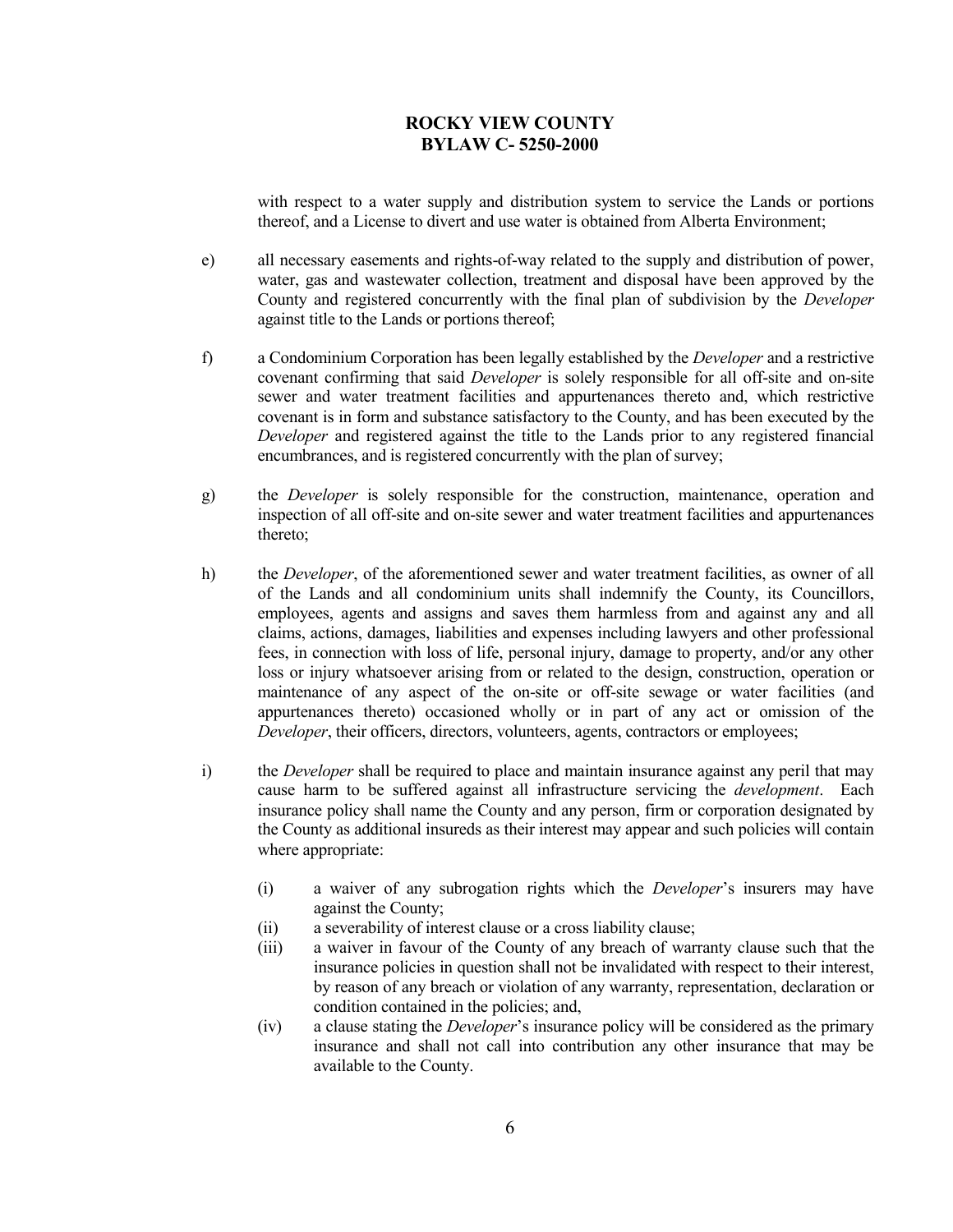All policies shall be taken out with insurers and shall be in a form acceptable to the County acting reasonably. The *Developer* agrees that certificates of insurance acceptable to the County, or if required by the County, certified copies of each such insurance policy, will be delivered to the County as soon as practicable after the placing of the required insurance. All policies shall contain an undertaking by the insurers to notify the County in writing, of any material change, cancellation or termination of any provision of any policy, not less than thirty (30) days prior to the material change, cancellation or termination thereof. Should for any reason the insurance referred to in this clause not be maintained by the *Developer*, the County may purchase the insurance on behalf of the *Developer* and collect the costs of the said insurance from the *Developer*;

- j) the *Developer*'s liability to the County and to its councillors, employees, agents and assigns under any of the foregoing clauses shall be limited to those claims covered by insurance obtained by the *Developer* and shall be further limited to the total amount of the insurance coverages applicable to the claims made against the *Developer*.
	- k) a *Plot Plan* has been submitted to the Development Officer by the *Developer* indicating where a proposed permitted and/or discretionary use(s) (as described by this Bylaw) is/are to be sited on the lands or condominium lots, such that said proposed permitted and/or discretionary use(s) is/are in accordance with an overall Site Development Plan which has received the prior approval of *Council*;
	- l) all necessary licences, permits and approvals have been received from Alberta Infrastructure with respect to the design and location of the road access directly and indirectly serving the Lands, and are satisfactory at the sole discretion of and approved by *Council*.
- 3.2.0 Notwithstanding 3.1.0 hereof, a Development Permit for grading of the Lands may be issued by the Development Officer provided the provisions of same are satisfactory to the County in form and substance.
- 3.3.0 Wastewater treatment and disposal systems utilizing septic tanks and tile fields or holding tanks are not permitted within the Lands.
- 3.4.0 All Letters of Credit referred to in this Bylaw shall be calculated in accordance with County policy and the estimate upon which the *Letter of Credit* is based shall be certified by a *professional engineer* or as determined by the County at its sole discretion.
- 3.5.0 A minimum of 10% of the subject Lands, for each phase, shall be landscaped in accordance with a plan approved by the Development Officer.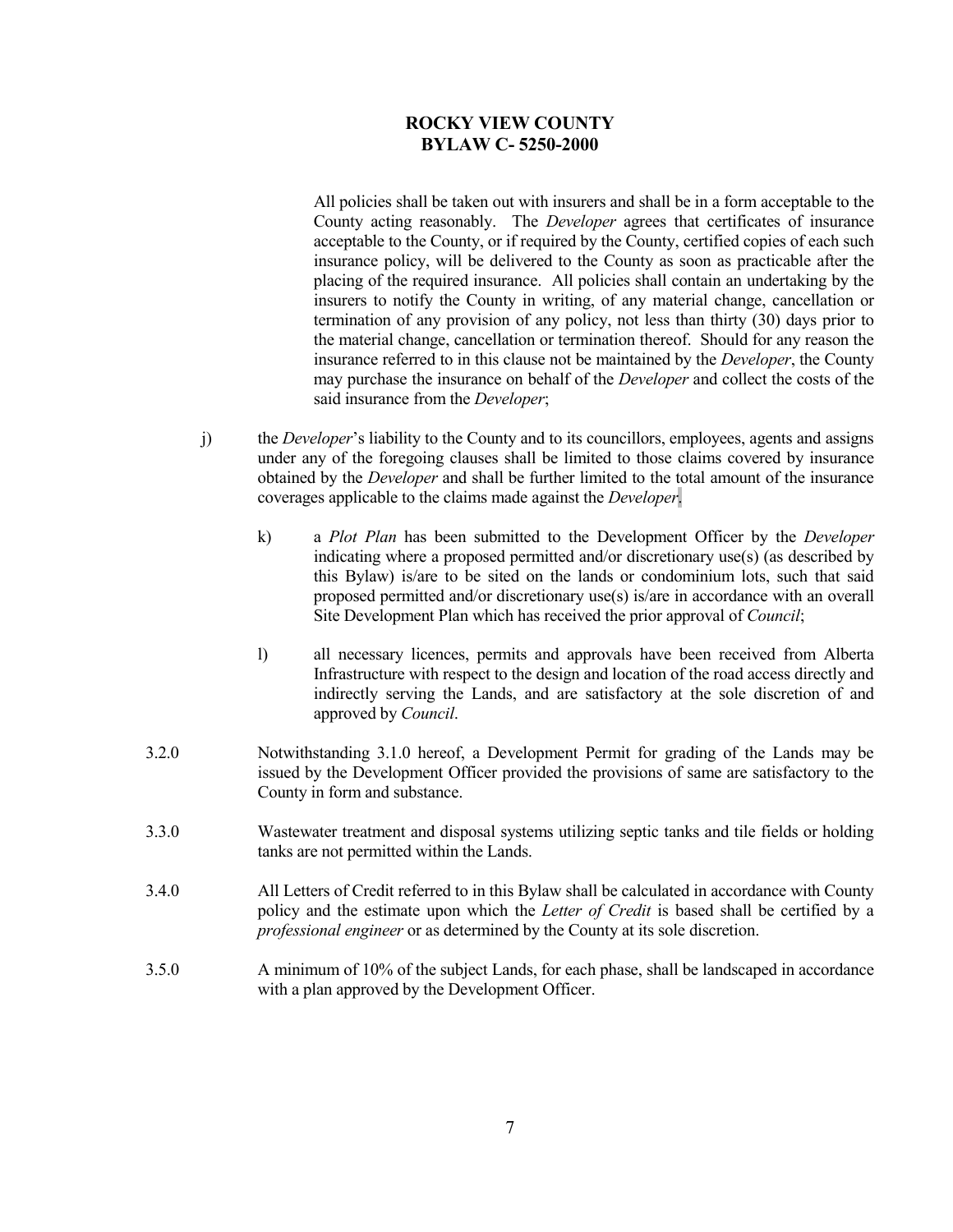### **4.0.0 DEFINITIONS**

- 4.1.0 **Accessory Buildings** means detached buildings, with or without a permanent foundation, which are subordinate or incidental to the Principal Use or Principal Building located on the same site;
- 4.2.0 **Attached Single Family Dwelling -** means a dwelling unit, which is attached to one or more other dwelling units.
- 4.3.0 **Construction Management Plan -** means a program that details site management of all construction activity that may include, but is not limited to the management of construction debris and dust.
- 4.4.0 **Council -** means the Council of Rocky View County.
- 4.5.0 **Detached Single Family Dwelling -** means a building over 5 metres (16.4 feet) in width containing one dwelling unit which is completely separated on all sides from any other dwelling or structure and, except as otherwise allowed by this Bylaw, used for no other purpose.
- 4.6.0 **Developer –** means the Lutheran Church Canada, The Alberta-British Columbia District or its successor in title.

#### 4.7.0 **Development -** means:

(i) any excavation or stockpile and the creation of either of them;

(ii) a Building or an addition to, or replacement, or repair of a Building and the construction of placing in, on, over or under land of any of them;

(iii) a change in use of land or a Building or an act done in relation to land or a Building that results in or is likely to result in a change of use of the land or the Building; or

(iv) a change in the intensity of the use of land or a Building or an act done in relation to land or a Building that results in or is likely to result in the change of intensity of use of the land or the Building.

- 4.8.0 **Development Agreement -** means an agreement between the Developer and the County specifying *development* regulations, criteria or conditions necessary to ensure all *developments* on the land conform to municipal approvals.
- 4.9.0 **Letter of Credit -** means an unconditional and irrevocable *Letter of Credit* issued by a Canadian Chartered Bank at the request of the Developer naming the County as the sole beneficiary thereof.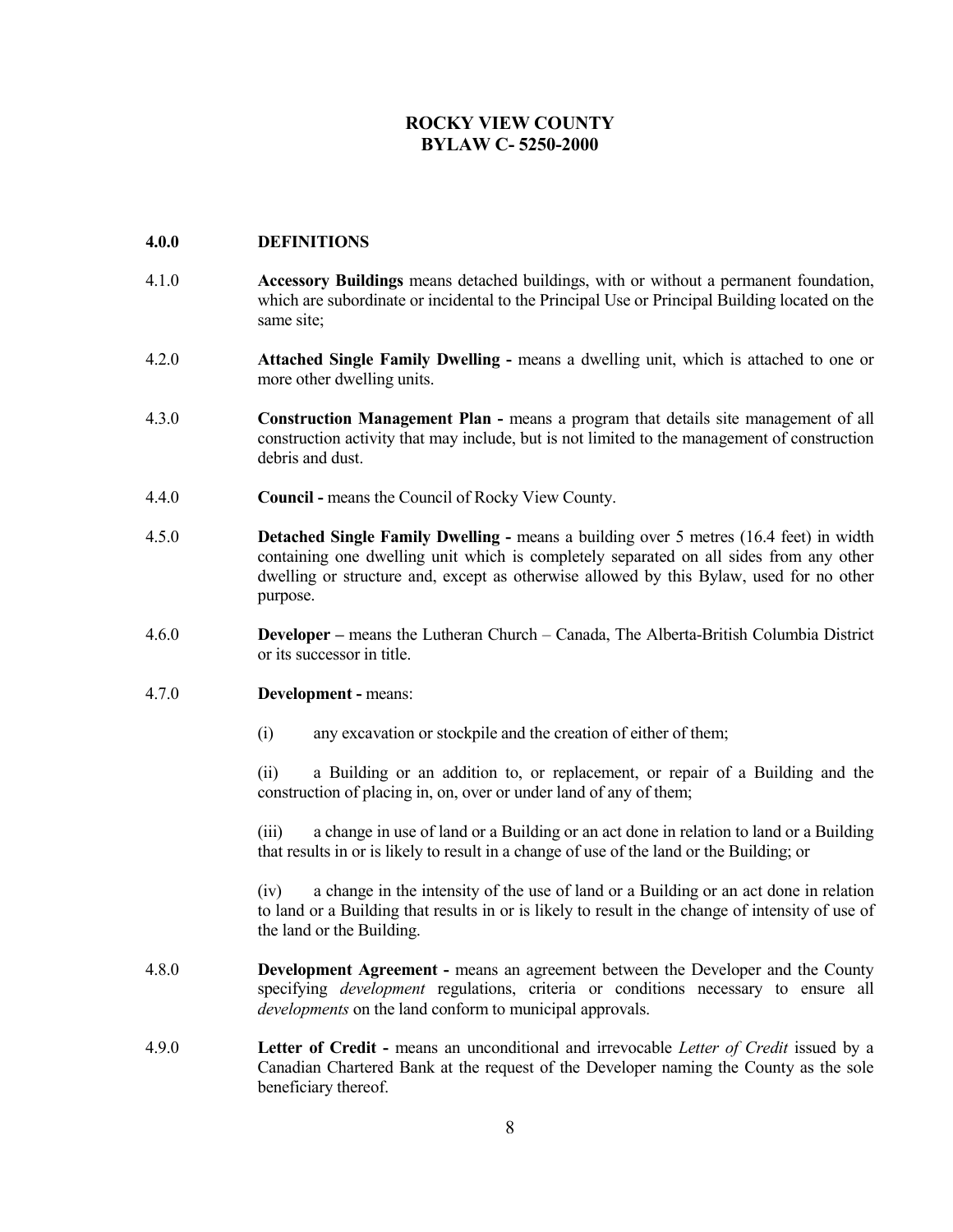- 4.10.0 **Plot Plan -** means a dimensional plan to scale which shows the property lines of a lot and the location of existing and or proposed buildings and the distances which separate buildings, proposed buildings, and property lines.
- 4.11.0 *Private Clubs and Organizations (Multi-Purpose Building)* means a *development* or a building used for the meeting, social or recreation activities of members of a non-profit philanthropic, social service, athletic, business, or fraternal organization, without on-site residences. *Private clubs* may include rooms for eating, drinking, and assembly;
- 4.12.0 **Professional Engineer -** is a *professional engineer* who is a member in good standing with the Association of Professional Engineers, Geologists and Geophysicists of Alberta (APEGGA).
- 4.13.0 *Utility (Utilities)* means the components of sewage, stormwater, or solid waste disposal systems or a telecommunication, electrical power, water, or gas distribution system. *Utilities* may include (but is not limited to) Pumphouses, Sewage Treatment and Storage Facilities, Storm Water Retention Ponds, and Water Storage and Treatment Facilities;
- 4.14.0 **Vehicle Storage and Parking Area** means the area of a site set aside for the parking and /or storage of vehicles, including recreation vehicles.
- 4.15.0 **Site Development Plan -** means a plan which shows each lot within a Development Cell and the area within each lot where a building could be located pursuant to Section 2.0.0 of this Bylaw
- 4.16.0 **Substantial Completion -** means construction Completion Certificates have been issued by the County.
- 4.17.0 Terms not defined herein have the same meaning as defined in Section 8 of the Land Use Bylaw C-4841-97.

### **5.0.0 IMPLEMENTATION**

5.1.0 This Bylaw comes into effect upon the date of its third reading.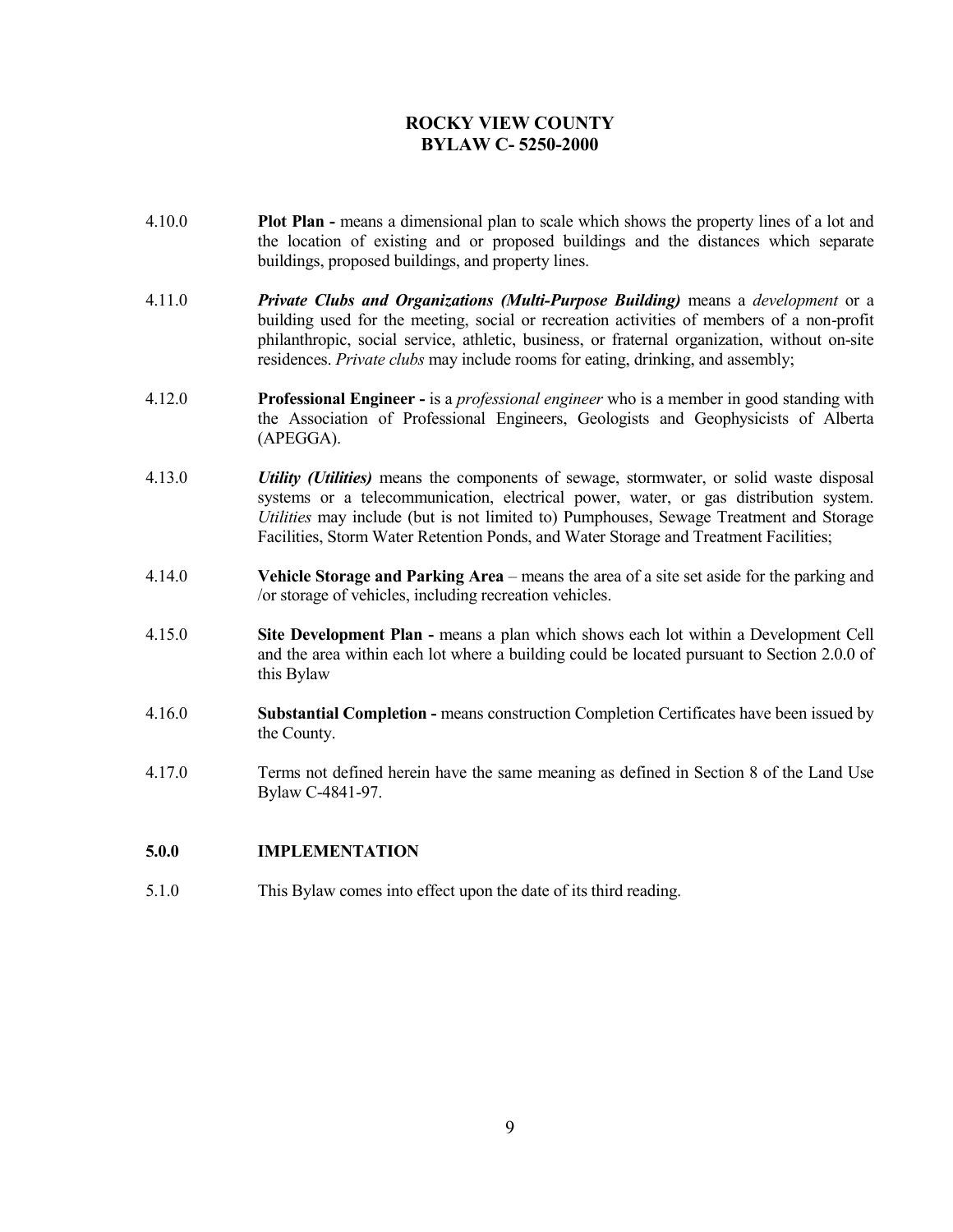First reading passed in open *Council* assembled in the City of Calgary, in the Province of Alberta, this 25th day of July 2000, on a motion by Councillor Cameron.

Second reading passed in open *Council* assembled in the City of Calgary, in the Province of Alberta, this 26th day of September, 2000 on a motion by Councillor Stinson.

Third reading passed in open *Council* assembled in the City of Calgary, in the Province of Alberta, this 12th day of December, 2000 on a motion by Councillor Stinson.

\_\_\_\_\_\_\_\_\_\_\_\_\_\_\_\_\_\_\_\_\_\_\_\_\_\_\_\_\_\_ \_\_\_\_\_\_\_\_\_\_\_\_\_\_\_\_\_\_\_\_\_\_\_\_\_\_\_\_\_\_ REEVE OR DEPUTY REEVE MUNICIPAL SECRETARY